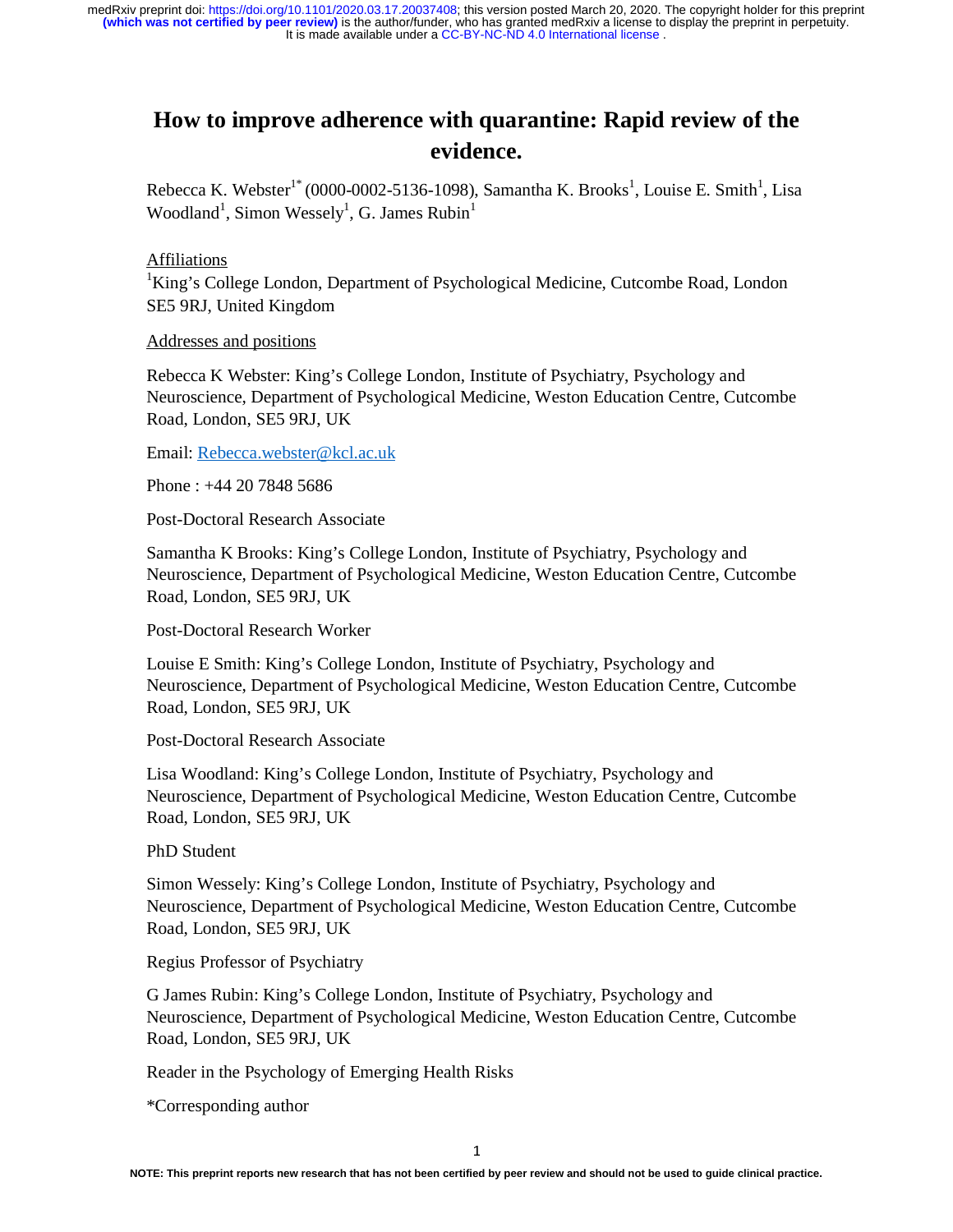# **Funding**

The research was funded by the National Institute for Health Research Health Protection Research Unit (NIHR HPRU) in Emergency Preparedness and Response at King's College London in partnership with Public Health England (PHE), in collaboration with the University of East Anglia and Newcastle University. The views expressed are those of the author(s) and not necessarily those of the NHS, the NIHR, the Department of Health and Social Care or Public Health England.

## **Competing interests**

None declared.

## **Ethical approval**

Not required – review.

## **Contributors**

GJR designed the search strategy with input from SKB, RKW, and LES. SKB, RKW, LES and LW carried out the literature searches and screening; discrepancies were discussed with GJR and SW. RKW carried out the data extraction. RKW wrote the first draft of the review with input from SKB, LES, LW, SW, and GJR.

# **Role of the funding source**

The sponsor and funder of the study had no role in study design, analysis, interpretation, or writing of the report. The corresponding author had full access to all the data in the study and had final responsibility for the decision to submit for publication.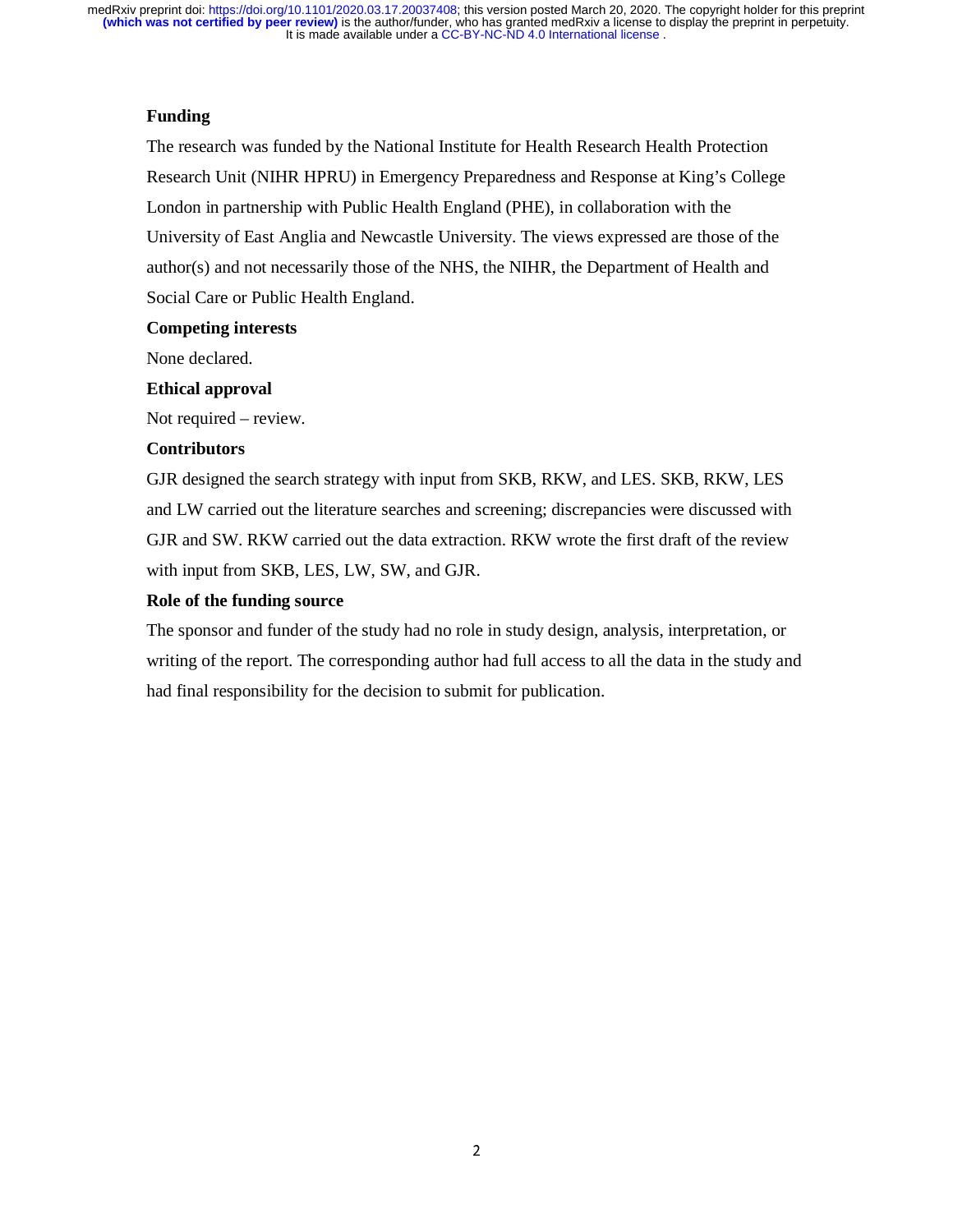# **How to improve adherence with quarantine: Rapid review of the evidence.**

## **Abstract**

**Objectives** The January 2020 outbreak of coronavirus has once again thrown the vexed issue of quarantine into the spotlight, with many countries asking their citizens to 'self-isolate' if they have potentially come into contact with the infection. However, adhering to quarantine is difficult. Decisions on how to apply quarantine should be based on the best available evidence to increase the likelihood of people adhering to protocols. We conducted a rapid review to identify factors associated with adherence to quarantine during infectious disease outbreaks.

**Study design** Rapid evidence review.

**Methods** We searched Medline, PsycINFO and Web of Science for published literature on the reasons for and factors associated with adherence to quarantine during an infectious disease outbreak.

**Results** We found 3163 papers and included 14 in the review. Adherence to quarantine ranged from as little as 0 up to 92.8%. The main factors which influenced or were associated with adherence decisions were the knowledge people had about the disease and quarantine procedure, social norms, perceived benefits of quarantine and perceived risk of the disease, as well as practical issues such as running out of supplies or the financial consequences of being out of work.

**Conclusions** People vary in their adherence to quarantine during infectious disease outbreaks. To improve this, public health officials should provide a timely, clear rationale for quarantine and information about protocols; emphasise social norms to encourage this altruistic behaviour; increase the perceived benefit that engaging in quarantine will have on public health; and ensure that sufficient supplies of food, medication and other essentials are provided.

**Keywords** Adherence, compliance, infectious disease outbreak, quarantine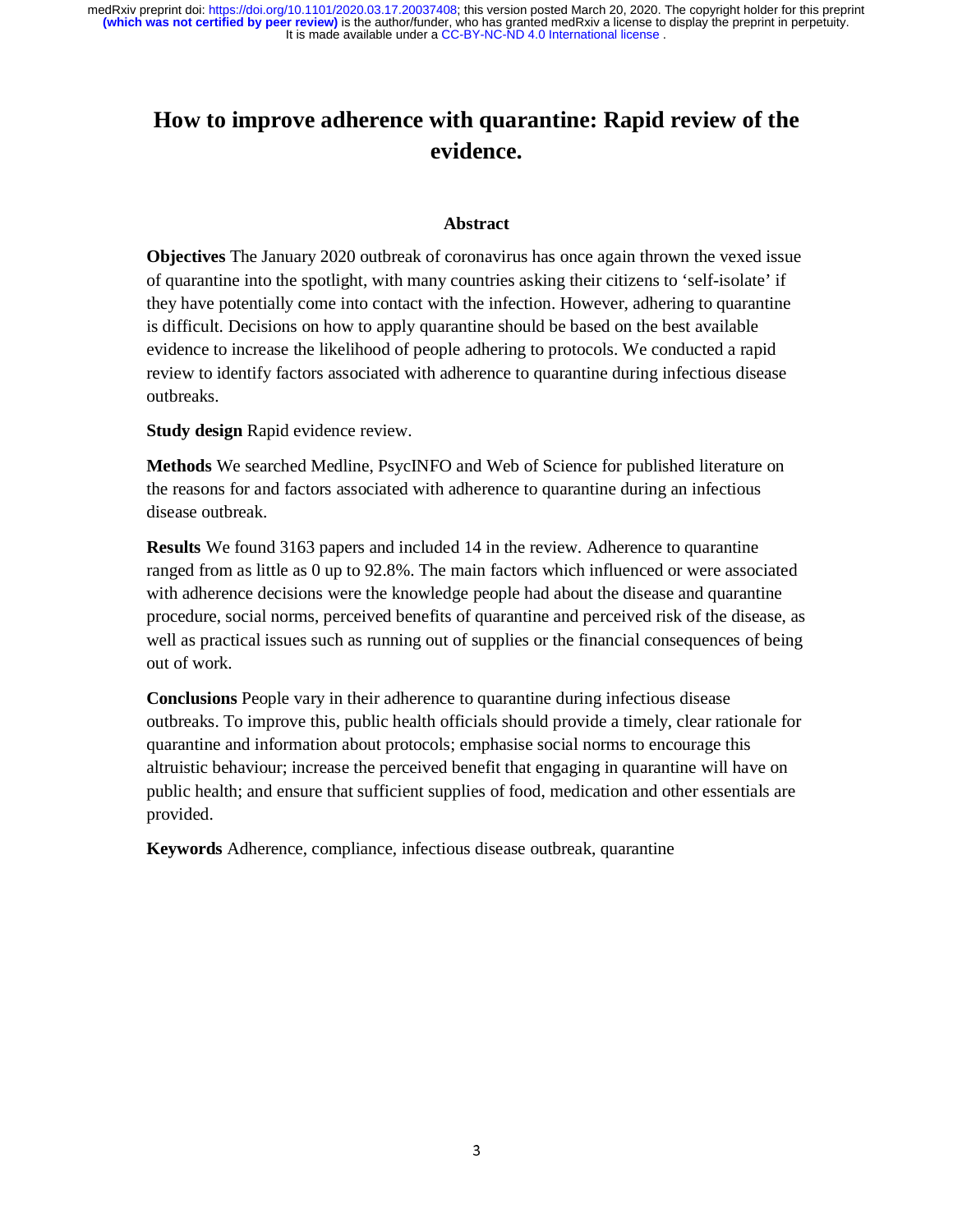# **Introduction**

Quarantine is the separation and restriction of movement of people who have potentially been exposed to a contagious disease, in order to limit disease spread.  $1$  This differs from isolation, which applies to people who have been diagnosed with the disease, $<sup>2</sup>$  although the terms are</sup> sometimes used interchangeably. Particularly during the early stages of a novel infectious disease outbreak, quarantine can be applied to large numbers of people. For example, in Toronto during the 2003 Severe Acute Respiratory Syndrome (SARS) outbreak, 100 people were placed into quarantine for every case that was diagnosed.<sup>3</sup> The early stages of the 2019 coronavirus outbreak have already witnessed the quarantining of entire cities within China, <sup>4</sup> while thousands of foreign nationals leaving China are being asked to enter quarantine at home or in government facilities upon return to their home countries.

The efficacy of quarantine is uncertain and in previous incidents its overuse has been criticised as lacking in scientific basis.  $356$  Regardless of this debate, one thing is clear: quarantine does not work if people do not adhere to it. While officially-sanctioned enforcement of quarantine orders is possible,  $\frac{7}{1}$  this can lead to legal dispute,  $\frac{5}{1}$  chaotic scenes of confrontation, <sup>8</sup> and poor mental health (which can occur even under voluntary procedures). <sup>49</sup> Many nations are understandably nervous of these outcomes, especially given that confrontation can now result in harrowing mobile phone footage making its way to social and mainstream media. In many societies it might also be difficult to persuade the police or military to forcibly prevent healthy people who wish to leave quarantine from doing so. Seeking to avoid instances of public backlash, many countries rely instead on a combination of inducements and appeals to civic duty in order to encourage people to adhere.

We present a rapid evidence review  $10$  of factors that increase or decrease adherence with quarantine requests.

#### **Methods**

We used a search strategy including terms relating to quarantine (e.g. quarantine, patient isolation) and adherence (e.g. adherence, compliance). For the full search strategy, see Appendix 1.

Studies were eligible for inclusion if they a) reported on primary research; b) were published in peer-reviewed journals; c) were written in English, Italian or French (which could be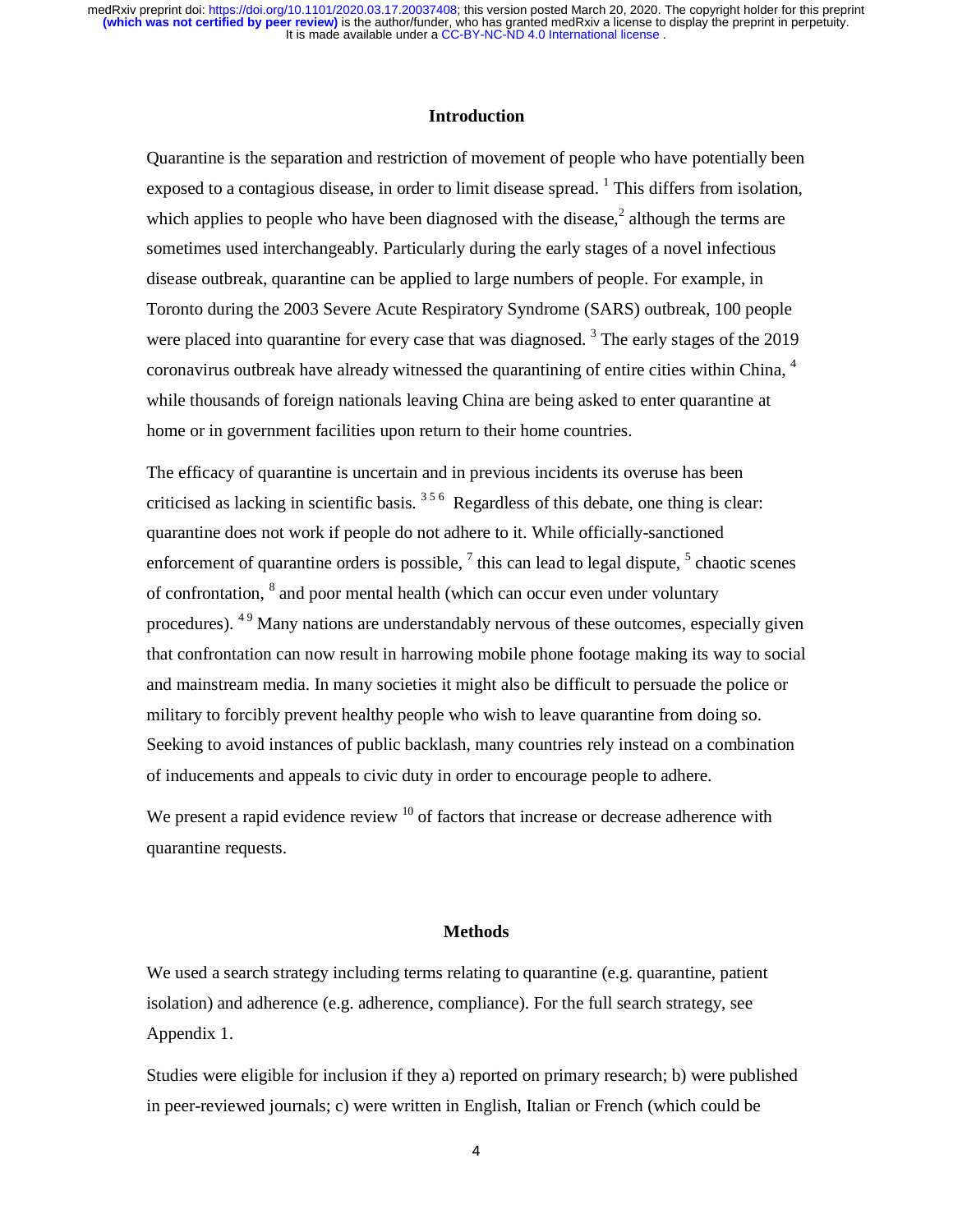translated by a member of our team); d) included participants asked to enter quarantine outside of a hospital environment for at least 24 hours; and e) included outcomes relating to factors associated with, or self-reported reasons for, adherence or non-adherence.

Two authors ran the search strategy on MEDLINE® on  $27<sup>th</sup>$  January 2020, and two authors ran the search strategy on PsycINFO and Web of Science on  $30<sup>th</sup>$  January 2020. Citations were downloaded to EndNote© version X9 (Thomson Reuters, New York, USA). The same authors who ran the search evaluated titles and abstracts, excluding any which were obviously irrelevant. We obtained full texts of remaining citations, and two authors reviewed these, excluding any which did not meet inclusion criteria. Finally, reference lists of remaining papers were hand-searched for additional relevant studies. We then compared results from full text screening; there were only minor discrepancies, which were resolved through discussion with the whole team.

The following data were extracted from included studies: authors, publication year, country of study, infectious disease outbreak, design and method, participants (including sample size and demographic information), reason for quarantine, length of quarantine, and key results. Data extraction was carried out by one author.

Narrative synthesis was used to analyse the results of the included papers and group results into related themes.

#### **Results**

The initial search yielded 3163 papers, of which 14 included relevant data and were included in the review. Details of the screening stages can be seen in Figure 1. Characteristics of included studies and key results are presented in Table I. Nine studies reported adherence rates of quarantined individuals, which ranged from 0%-92.8%. We identified nine factors associated with adherence which are discussed below.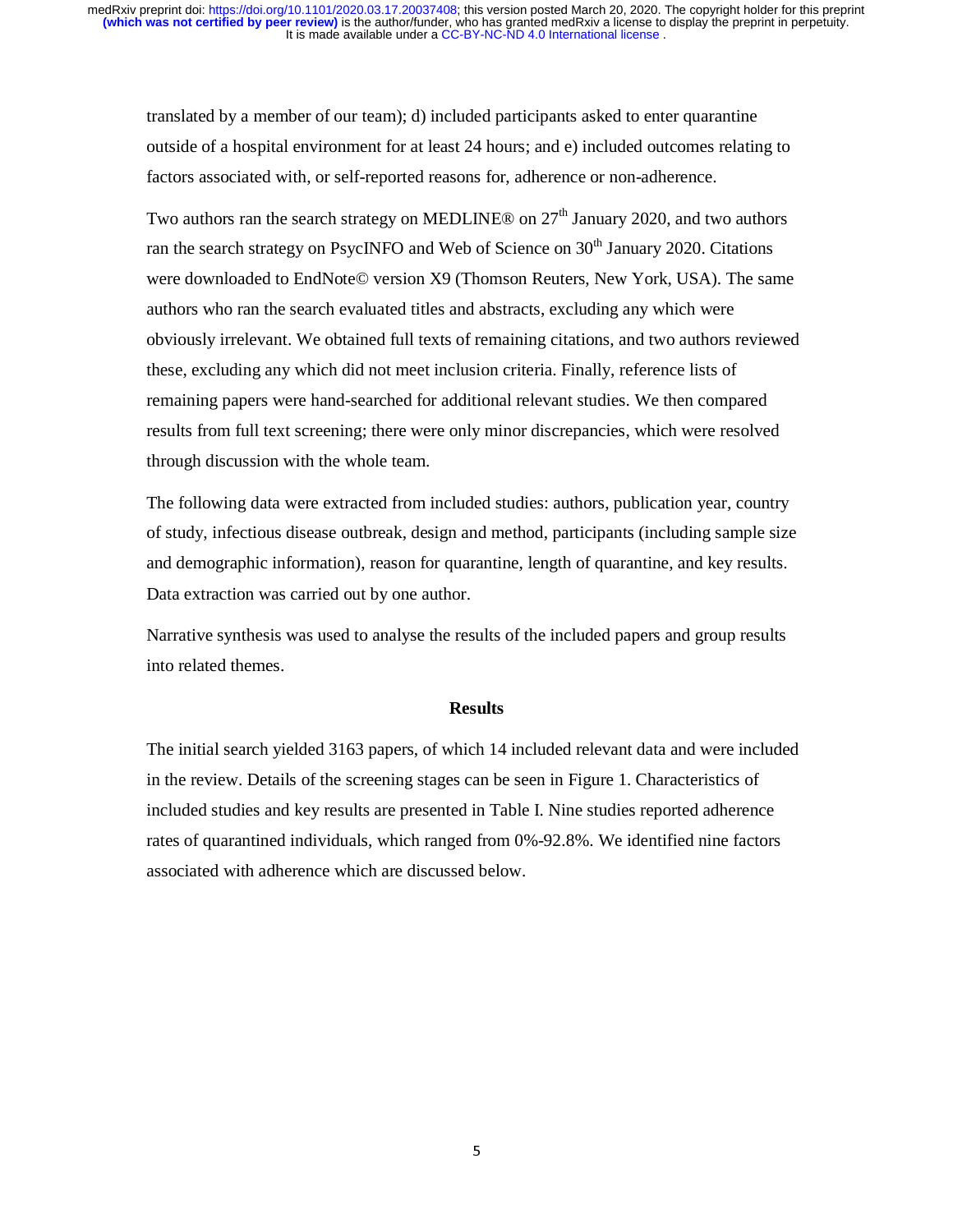

Figure 1. Flow diagram of screening results and reasons for exclusion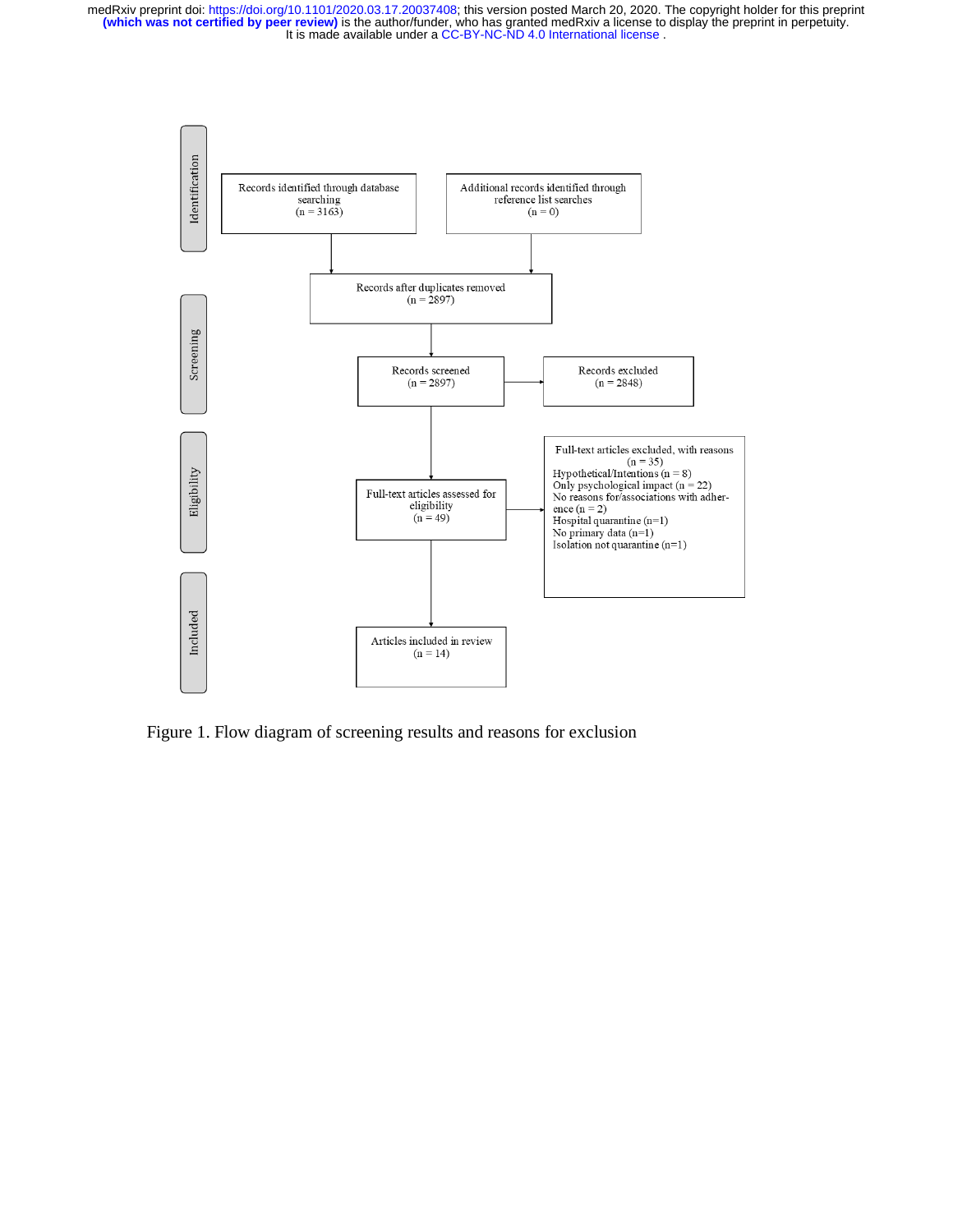| Table 1. Characteristics of included studies and key results |  |  |
|--------------------------------------------------------------|--|--|
|                                                              |  |  |

| <b>Study</b>                          | Country         | <b>Disease</b> | Design and method                                                                                             | Participants (N, Age, %                                                                                                                      | <b>Quarantine</b>                                                                    | <b>Adherence</b>                                          | <b>Factors associated</b>                                                                      |
|---------------------------------------|-----------------|----------------|---------------------------------------------------------------------------------------------------------------|----------------------------------------------------------------------------------------------------------------------------------------------|--------------------------------------------------------------------------------------|-----------------------------------------------------------|------------------------------------------------------------------------------------------------|
|                                       |                 |                |                                                                                                               | male)                                                                                                                                        | protocol                                                                             | rates                                                     | with adherence                                                                                 |
| Reasons given for adherence behaviour |                 |                |                                                                                                               |                                                                                                                                              |                                                                                      |                                                           |                                                                                                |
| Braunack-<br>mayer<br>2013            | Australia       | Swine<br>flu   | Qualitative,<br>interviews                                                                                    | School principals, staff,<br>parents and students in five<br>schools from an Australian<br>city $(56, -,-)$                                  | Home quarantine<br>for seven days                                                    |                                                           | Knowledge, Socio-<br>cultural factors                                                          |
| Caleo 2008                            | Sierra<br>Leone | Ebola          | Qualitative, semi<br>structured face-to-face<br>interviews                                                    | Households with and<br>without Ebola cases and<br>key community informants<br>from a rural village (48, 18)<br>(median), 47.3)               | Restriction of<br>movements during<br>August 2014                                    | $\mathbf{r}$                                              | Knowledge, Socio-<br>cultural factors,<br>Perceived benefit of<br>quarantine                   |
| <b>Cava 2005</b>                      | Canada          | <b>SARS</b>    | Qualitative, semi<br>structured face-to-face<br>interviews                                                    | Individuals who had been<br>quarantined $(21, 18 \rightarrow 65,$<br>(23.8)                                                                  | Home quarantine<br>for 10 days                                                       | "people adhered<br>with differing levels<br>of vigilance" | Socio-cultural factors,<br>Perceived risk of<br>disease, Practicalities                        |
| Desclaux<br>2017                      | Senegal         | Ebola          | Qualitative, semi<br>structured face-to-face<br>interviews                                                    | Adult contact subjects and<br>community volunteers (70,<br>$-,-)$                                                                            | Daily check-ups<br>for physical<br>symptoms with<br>social distancing<br>for 21 days |                                                           | Knowledge, Socio-<br>cultural factors,<br>Perceived risk of<br>disease, Trust in<br>government |
| DiGiovanni<br>2004                    | Canada          | <b>SARS</b>    | Qualitative,<br>unstructured and<br>structured face-to-fact<br>interviews, telephone<br>polling, focus groups | Toronto residents affected<br>by the SARS epidemic,<br>affected by quarantine, and<br>HCWs who had been<br>quarantined $(\sim 1800, \ldots)$ | Home quarantine<br>for up to 10 days                                                 |                                                           | Socio-cultural factors,<br>Perceived benefit of<br>quarantine,<br>Practicalities,              |
| Pellechia<br>2015                     | Liberia         | Ebola          | Qualitative, focus<br>groups and face-to-<br>face semi-structured<br>interviews                               | Individuals from 7<br>neighbourhoods and 5<br>villages (462, -, 60.6)                                                                        | State enforced<br>home and<br>neighbourhood<br>quarantine for 21<br>days             |                                                           | Practicalities                                                                                 |
| Teh 2012                              | Australia       | Swine<br>flu   | Quantitative,<br>retrospective cohort<br>study, telephone<br>questionnaire                                    | Participants tested for<br>H1N1 and who were<br>prescribed quarantine (538,<br>$-$ , $-$ )                                                   | Home quarantine<br>for seven days                                                    | 92.8% reported<br>adherence to<br>quarantine measures     | Practicalities,<br>Perceived risk of<br>disease                                                |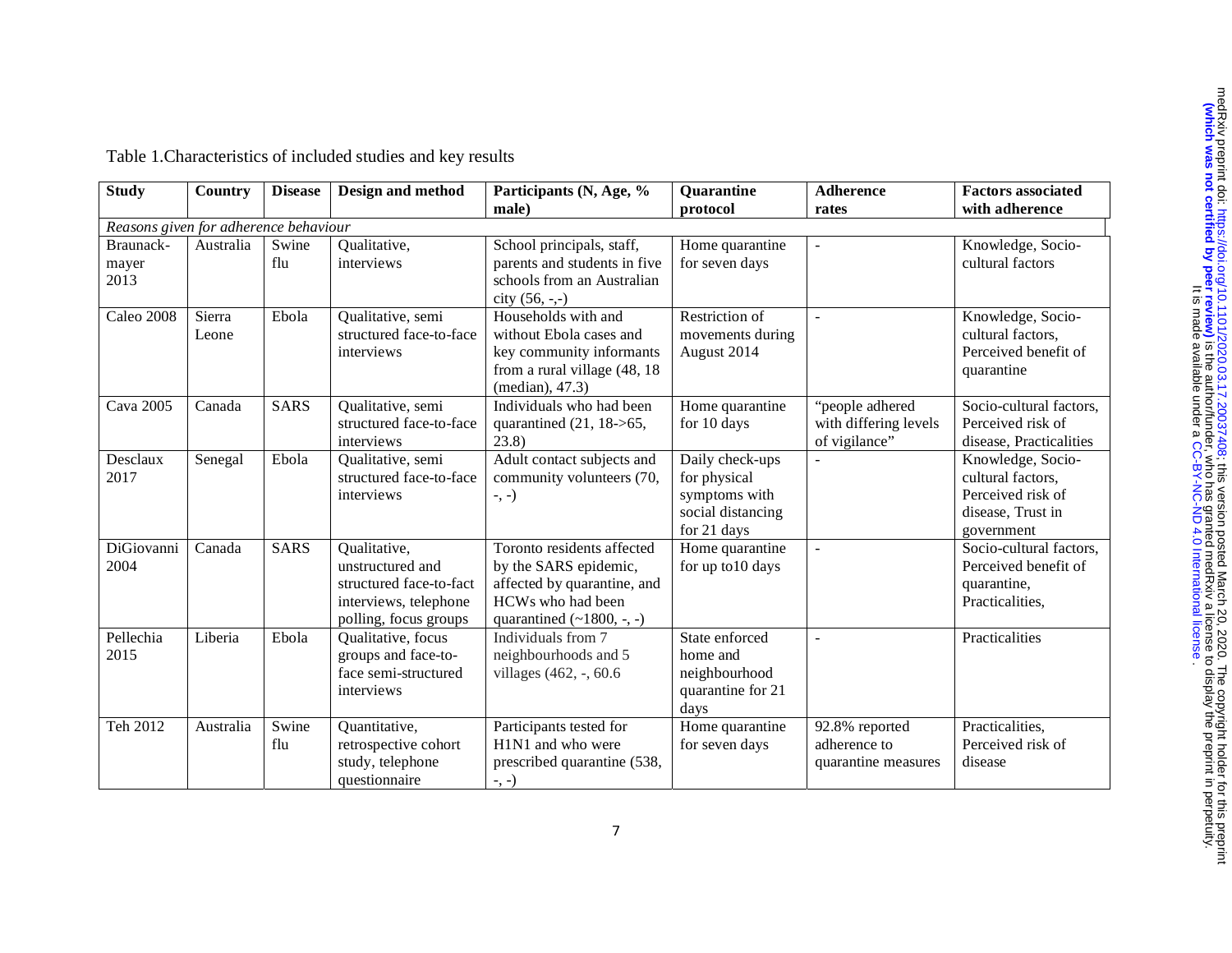|                  |                         |              | Factors tested for associations with adherence behaviour                        |                                                                                                                                     |                                                                      |                                                                                   |                                                                                                  |
|------------------|-------------------------|--------------|---------------------------------------------------------------------------------|-------------------------------------------------------------------------------------------------------------------------------------|----------------------------------------------------------------------|-----------------------------------------------------------------------------------|--------------------------------------------------------------------------------------------------|
| <b>Hsu 2006</b>  | Taiwan                  | <b>SARS</b>  | Quantitative, cross-<br>sectional paper<br>questionnaire                        | HCWs in charge of SARS<br>epidemic control at Health<br>Centres in Taiwan (301,<br>$\leq 30 - \geq 50, -$                           | Home quarantine<br>for $10-14$ days                                  | 0% - all nurses<br>reported poor<br>adherence from<br>quarantined<br>individuals  | <b>Quarantine support</b><br>characteristics,<br>Knowledge,<br>Perceived risk of<br>disease      |
| Kavanagh<br>2011 | Australia               | Swine<br>flu | Quantitative, Cross-<br>sectional online or<br>telephone<br>questionnaire       | Parents from households<br>with children who were<br>placed in quarantine during<br>the outbreak (297, -, 14.5)                     | Prescribed home<br>quarantine for 1-14<br>days                       | 53% reported full<br>adherence with<br>quarantine within<br>their household.      | Knowledge                                                                                        |
| Kavanagh<br>2012 | Australia               | Swine<br>flu | Quantitative, Cross-<br>sectional online or<br>telephone<br>questionnaire       | Parents who were<br>employed from households<br>with children who were<br>placed in quarantine during<br>the outbreak $(113, -, -)$ | Prescribed home<br>quarantine for 1-14<br>days                       | Half of all<br>households fully<br>adhered with<br>quarantine<br>recommendations. | <b>Individual</b><br>characteristics                                                             |
| McVernon<br>2011 | Australia               | Swine<br>flu | Quantitative, Cross-<br>sectional online or<br>telephone<br>questionnaire       | Parents from households<br>with children who were<br>placed in quarantine during<br>the outbreak $(314, -, -)$                      | Prescribed home<br>quarantine for 1-14<br>days                       | 84.5% reported full<br>adherence at<br>household level                            | Length of quarantine,<br>Perceived risk of<br>disease, Practicalities                            |
| Porten<br>2006   | Germany                 | <b>SARS</b>  | Quantitative, cross-<br>sectional paper<br>questionnaire                        | Respondents from local<br>health departments (280, -,                                                                               | Home quarantine<br>for 10 days                                       | $\blacksquare$                                                                    | <b>Individual</b><br>characteristics                                                             |
| Reynolds<br>2008 | Canada                  | <b>SARS</b>  | Quantitative, cross-<br>sectional paper<br>questionnaire                        | Adults who were placed in<br>quarantine (1057, 49.2, 37)                                                                            | Prescribed home<br>or work (for<br>HCWs) quarantine<br>for 2-10 days | 15.8% full adherence<br>with all quarantine<br>measures                           | <b>Individual</b><br>characteristics,<br>Perceived risk of<br>disease                            |
| Soud 2009        | United<br><b>States</b> | Mumps        | Quantitative, cross-<br>sectional telephone or<br>face-to-face<br>questionnaire | Students at a Kansas<br>University with suspected<br>mumps instructed to stay<br>isolated $(132, <20.222,$<br>37)                   | Prescribed home<br>quarantine for 1-9<br>days                        | 75% stayed isolated<br>for recommended<br>number of days                          | Length of<br>quarantine,<br>Perceived benefit of<br>quarantine,<br>Individual<br>characteristics |

Note: - , not reported, HCWs Health Care Workers

In many cases it was not clear how long participants were quarantine for. In these instances we have given the best estimates based on guidance by public health officials at that time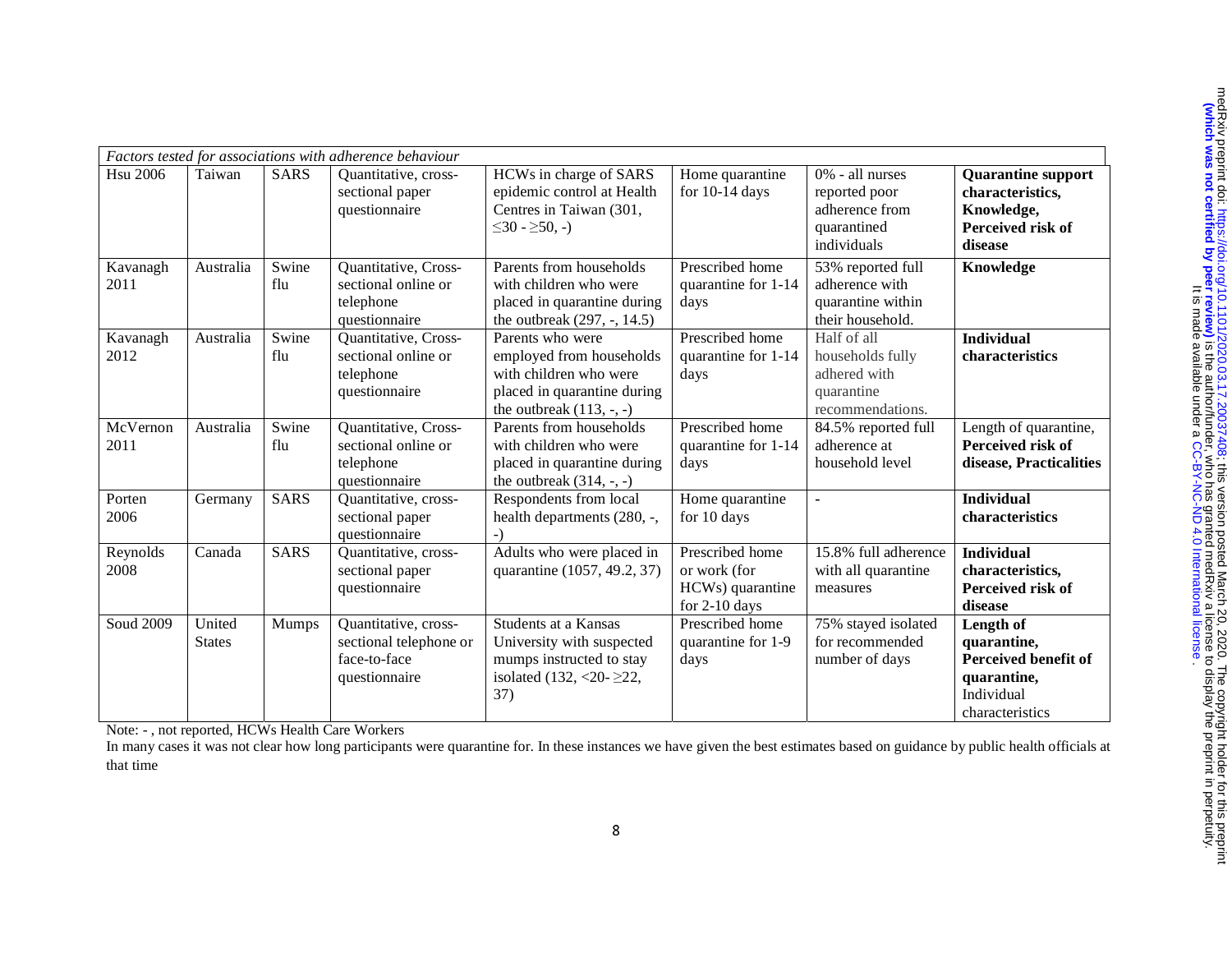## *Demographic and employment characteristics of those quarantined*

There was mixed evidence as to whether demographic and employment characteristics of quarantined people affected adherence to quarantine protocol. Whether parents' employers provided paid leave did not affect adherence to quarantine recommendations during the H1N1 outbreak among children who had been sent home from school.  $^{11}$  However, where parents nonetheless took time off work to supervise their children, adherence to quarantine was higher, as the alternative might have involved others supervising children which would have broken quarantine protocol regarding social mixing. <sup>11</sup> Porten, et al. <sup>12</sup> found that during the SARS outbreak, unemployed or low-waged people were more likely to adhere to quarantine. For students, however, having an additional job alongside being a student did not appear to be a relevant factor.  $^{13}$  Being a health care worker was associated with higher adherence to quarantine during the SARS outbreak in Canada.<sup>14</sup> Within student populations, no differences were found according to gender, age, full or part-time status, residing on or off campus, or quarantine location.<sup>13</sup>

# *Knowledge about the infectious disease outbreak and quarantine protocol*

One of the major factors affecting adherence to quarantine is knowledge about the infection and the quarantine protocol. When five schools in an Australian city were closed during the H1N1 pandemic, a lack of clear quarantine instructions led some of those affected to invent their own quarantine rules,  $^{15}$  seemingly based on what they thought constituted a visible symptom of the disease, the acceptable degree of contact with those infected and the risk of being affected or of infecting others. Parents in an Australian city who understood what they were meant to do during the quarantine period for H1N1 had significantly higher adherence to quarantine.  $^{16}$  Caleo, et al.  $^{17}$  found that people in Sierra Leone who were put under quarantine due to Ebola also had problems adhering to protocols because they did not understand what 'isolation' meant. Adherence to quarantine in Taiwan during the SARS outbreak was significantly associated with higher awareness of the pandemic.<sup>18</sup>

However, in some cases, too much perceived knowledge might be a hindrance. Residents of villages that were quarantined during the Ebola epidemic who were health professionals often had more knowledge about Ebola than the volunteers sent in to support the village. They believed they knew more about the risk of infection than volunteers, but unlike the latter did not always adhere to the quarantine measures as they thought the restrictions were too overprecautionary.<sup>19</sup>

9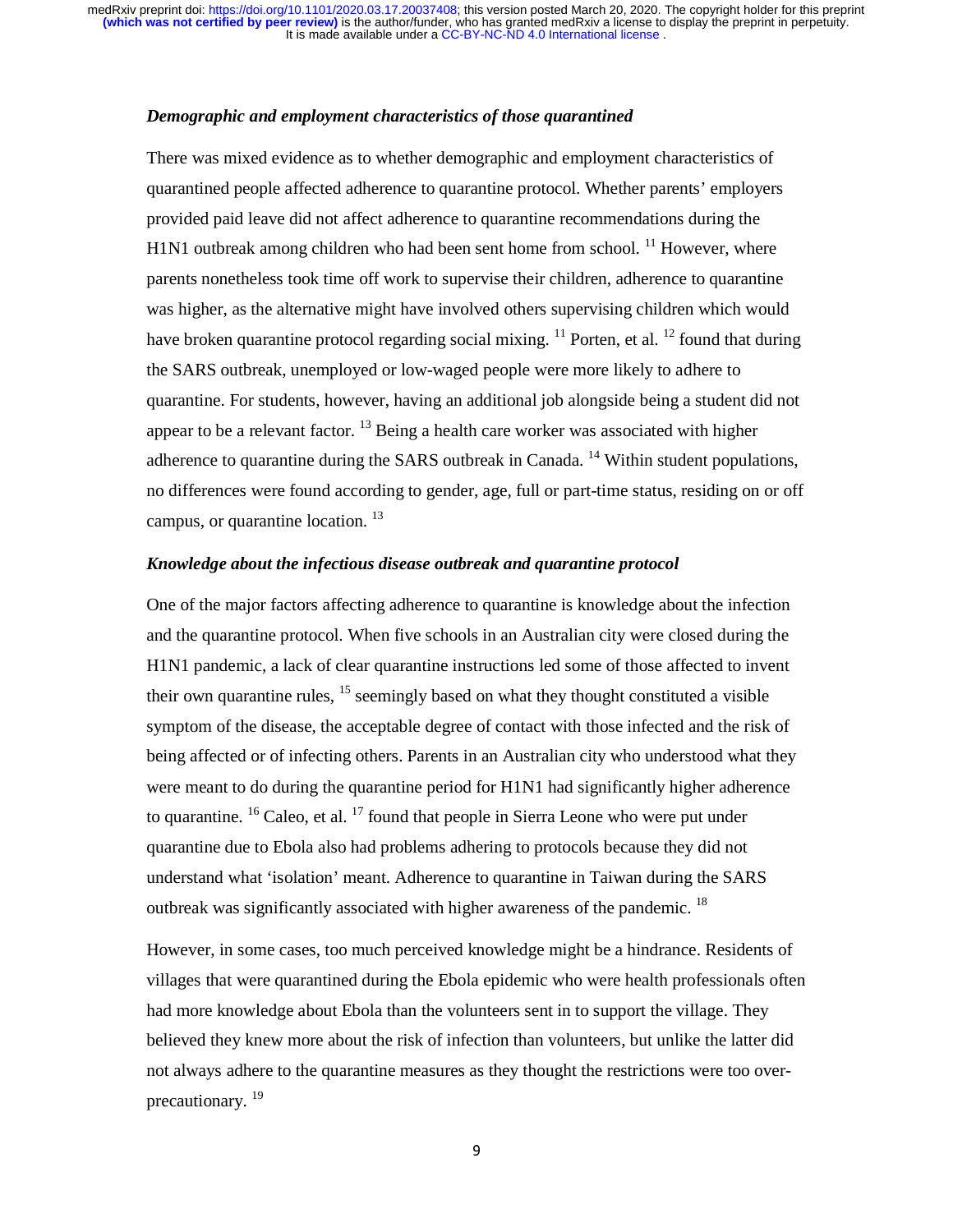One study looked at the effect of where people got their knowledge of quarantine protocols from, finding no difference in adherence rates between those that sourced information from official vs unofficial sources. <sup>16</sup>

#### *Socio-cultural factors: social norms, cultural values and the law*

Social norms play an important part in adherence to quarantine protocols. Many individuals quarantined during the SARS outbreak in Canada reported social pressure from others to adhere to quarantine.  $^{20}$  Desclaux, et al.  $^{19}$  noted that residents from villages in Senegal which quarantined during Ebola said that if there was favourable opinion for engaging in quarantine from the head of household, it was expected the rest of the household would follow suit and adhere. Residents also acknowledged a respect for the collective commitment to protect the community against Ebola which they did not want to be seen to be disrespecting.

However, social norms can also reduce adherence to quarantine. As rumours that others were breaking quarantine began to surface among Australian school communities quarantined during the H1N1 outbreak in Australia, those affected explained they were more likely to break quarantine protocols themselves. <sup>15</sup> Volunteers who were supporting villages in Senegal during quarantine for Ebola also mentioned 'relaxing their principles' and allowing non-adherence to quarantine at certain times in order to avoid direct challenges to containment which would then be seen by the rest of the village.<sup>19</sup>

Cultural values also play an important part in decisions to adhere to quarantine. Residents of villages in West Africa quarantined during an Ebola outbreak often did not adhere to quarantine as it was inherent in their culture to care for people when they are sick, rather than 'abandon' them. 17 Conversely, two studies noted that participants quarantined during SARS explained that they adhered to quarantine as it was their 'civic duty' and they wanted to be a good citizen. 20 21

Two studies noted that 'following the law' was a reason for adhering to quarantine during the Ebola outbreak in Sierra Leone,  $^{17}$  and the SARS outbreak in Canada.  $^{20}$  In these circumstances, if individuals were found breaking quarantine rules, they faced paying fines. Relatedly, where the term 'voluntary' was used to describe quarantine in Canada during the SARS outbreak, residents correctly understood this meant that adherence was at their discretion, rather than enforced by the government, something which then reduced adherence. 21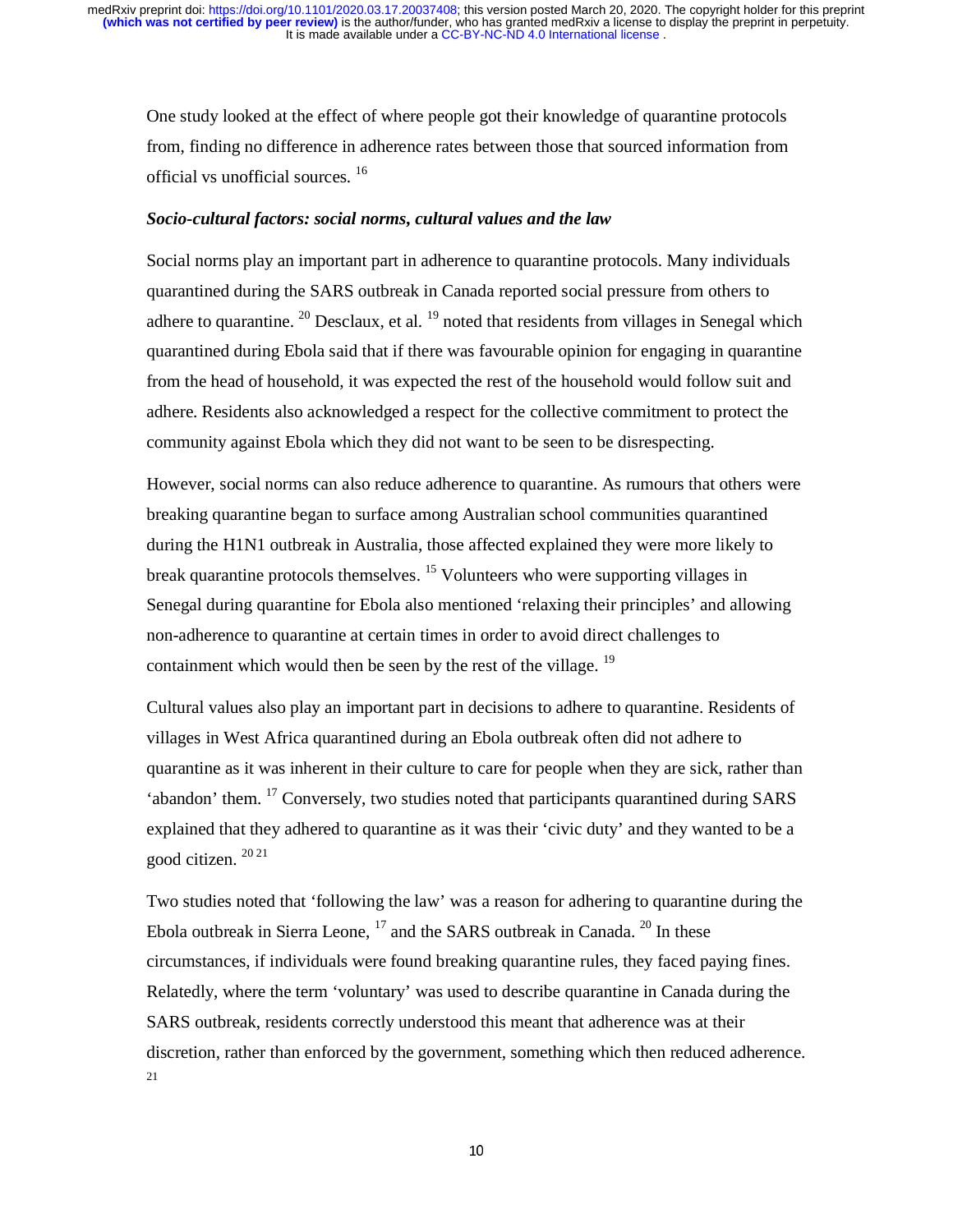## *Perceived benefit of quarantine*

People who perceive a benefit of quarantine are more likely to adhere to it. For example, as village residents began to notice a slowing in the spread of Ebola, their attitudes changed and adherence to quarantine protocols increased.  $^{17}$  Toronto residents affected by quarantine for SARS explained they adhered to protocols because they believed this would reduce the risk of transmission to others.  $^{21}$  Similarly, Soud, et al.  $^{13}$  found that perceived higher importance of avoiding others during isolation was associated with adherence to quarantine during a mumps outbreak at a university in the United States.

## *Perceived risk of the disease outbreak*

People who perceive a disease outbreak to be riskier (in terms of disease transmission and severity of disease outcomes) are more likely to adhere to quarantine. Cava, et al.  $^{20}$  found that those who adhered to quarantine for SARS had higher perceptions of risk for the disease. Residents in Senegalese villages quarantined due to Ebola adhered because they thought transmission could happen even when asymptomatic.<sup>19</sup> Higher perceived fear of SARS was associated with adherence to quarantine measures in Taiwan.  $^{18}$  Conversely, reasons for nonadherence to quarantine in Australia during the H1N1 pandemic included belief that the disease was not serious.  $^{22}$  When comparing quarantine adherence during two separate outbreaks of SARS in Canada, adherence was higher during the second outbreak. <sup>14</sup> Indeed this may be due to the second outbreak increasing the perceived severity of the outbreak as it had not receded, or it could be due to people being more knowledgeable about the disease and quarantine protocol the second time around. Relatedly, increased adherence to quarantine in Australia during the H1N1 pandemic occurred when there was an influenza case in the household, which again may be associated with increased perceived risk of disease transmission now that the disease is amongst family members, or an increase in knowledge of the disease and quarantine protocol.  $^{23}$ 

One study looked at the effect of the objective severity of disease on adherence to quarantine, finding no effect of the total probable cases of SARS or number of quarantined people on likelihood of adherence.<sup>18</sup>

## *Practicalities of quarantine*

Two studies reported the need to work and fear of loss of income as reasons for not adhering to quarantine protocols.  $21 \frac{22}{1}$  In Teh, et al.  $22$ , participants also mentioned factors relating to

11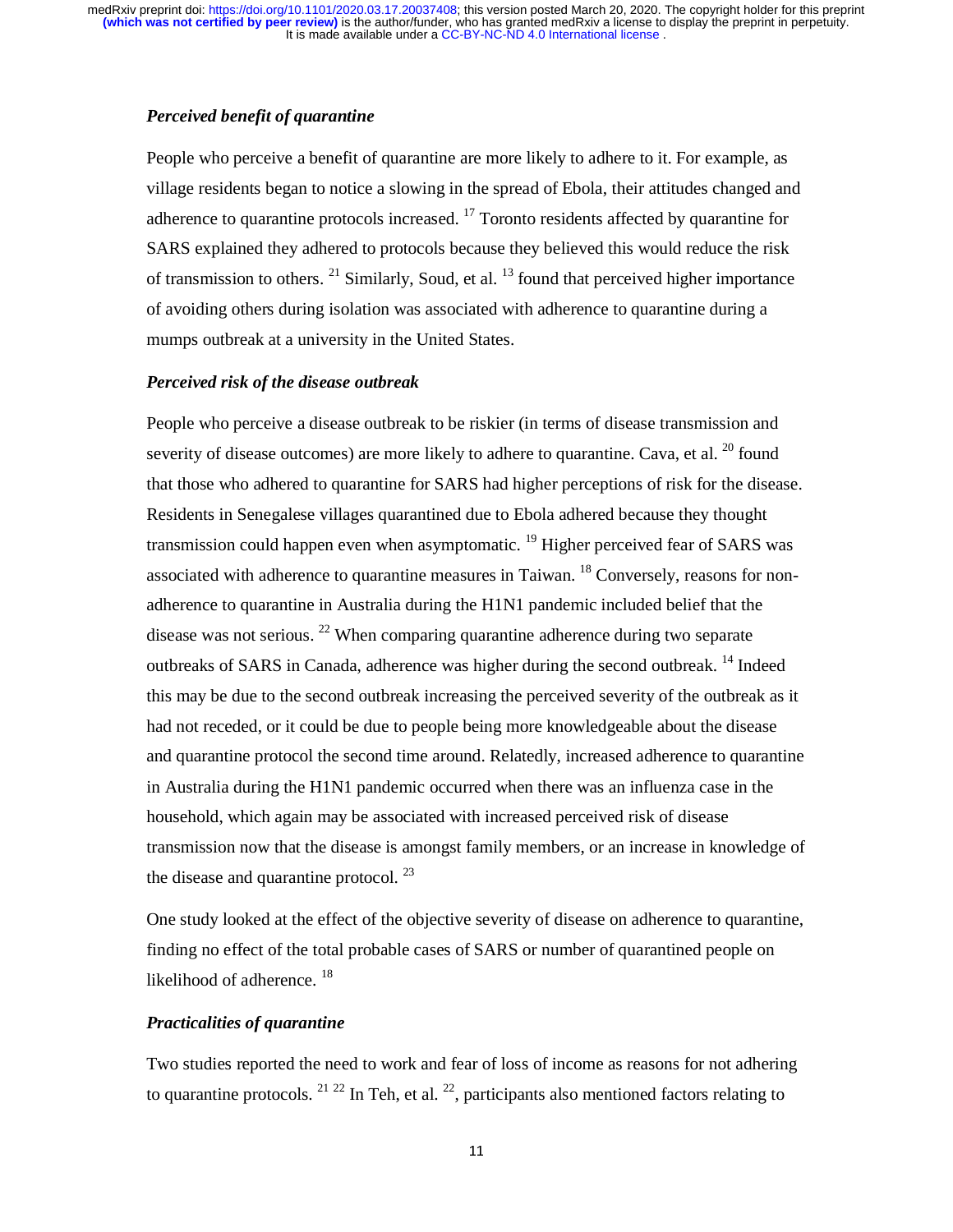'life carrying on' outside of quarantine as reasons for not adhering. Examples included needing to attend an important event or visiting family and friends.

Three studies reported that participants needed to break quarantine protocol in order to get supplies  $2^{12224}$  or to seek medical attention.  $2^2$ 

Sometimes factors relating to the household situation during quarantine influenced adherence. This could be due to people being preoccupied with the ill health of a loved one, such that they did not adhere to quarantine protocols themselves.  $^{20}$  Similarly, if quarantined children were able to be cared for by adults within the household rather than by outside family, friends or hired help coming to the house, this made it easier for families to adhere to quarantine protocol. $^{23}$ 

# *Experience and belief of healthcare workers and functioning of health centres*

There was no evidence of healthcare workers' experience or beliefs surrounding the outbreak affecting adherence to quarantine protocol. Hsu, et al.  $^{18}$  found no effect of healthcare workers years of experience or perceived severity of the epidemic on individuals' adherence to quarantine protocol during the SARS epidemic in Taiwan. However, there was some evidence that the good functioning of health centres in Taiwan that were helping to control the SARS outbreak were associated with increased adherence. Hsu, et al. <sup>18</sup> found that if health centres were functioning well and received adequate resourcing, this was associated with increased adherence by people in quarantine. What did not seem to influence adherence was whether the help came from volunteers or trained staff.

# *Length of quarantine*

There was mixed evidence for whether the length of prescribed quarantine affected adherence to quarantine protocol. There was no effect of the length of prescribed quarantine for households during the H1N1 pandemic in Australia<sup>23</sup>. Conversely, a quarantine duration of one to four days was associated with higher adherence than a duration of five to nine days during a mumps outbreak at an American University.<sup>13</sup>

## *Trust in government*

People in Senegal who had a pre-existing positive appraisal of the health care system and had trust in the national response to Ebola were more likely to adhere to quarantine.<sup>19</sup>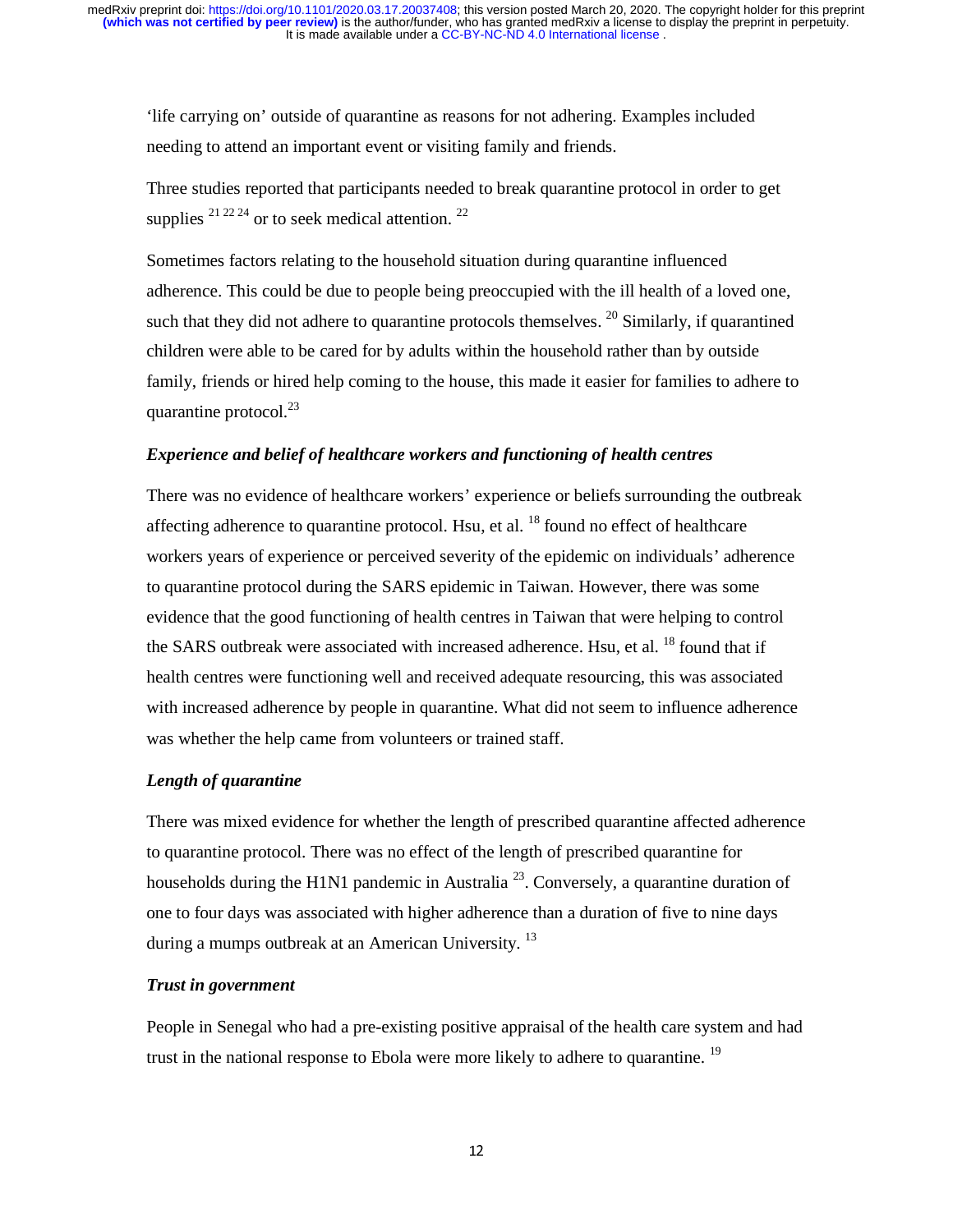## **Discussion**

Although the effectiveness of quarantine is not always clear-cut  $356$ , if public health officials deem it is necessary then it is important to understand how to encourage people to adhere to quarantine protocols. Our review found that adherence to quarantine during infectious disease outbreaks can be variable. In the studies we reviewed, adherence ranged from 0 to 93%. The most common factors affecting people's adherence to quarantine were their knowledge about the infectious disease outbreak and quarantine protocol, social norms, perceived benefits of quarantine, perceived risk of disease and practicalities of being in quarantine. These factors have also been found to influence adherence to other protective health behaviours with regards to infectious diseases such as handwashing, wearing face masks, avoiding crowds and vaccination. 25 26 The recommended actions for increasing adherence to voluntary quarantine are discussed below, and a summary of key points is shown in Figure 2

When quarantine is deemed necessary, public health officials should take steps to minimise the risk of nonadherence by:

- Providing a timely, clear rationale for quarantine
- Providing clear information about the quarantine protocol
- Emphasising social norms to encourage this behaviour as altruistic
- Highlighting the benefit that engaging in quarantine will have on public health (in particular to those at heightened risk of the disease) and emphasising its importance
- Ensuring sufficient supplies are provided
- Providing assistance for those financially affected by quarantine.

#### Figure 2. Summary of key recommendations

As compulsory quarantine on any large scale is almost certainly not practicable in a democratic society, public health officials must do everything they can to encourage voluntary adherence to quarantine protocols. Key to this is making sure that information about the infectious disease outbreak and quarantine protocol is clear and consistent. Where information is unclear and open to interpretation, this can lead to people creating their own, possibly ineffective, rules. 15 In the era of 'fake news' and rumour we appreciate consistent messaging is difficult, but it remains the case that leaving the information needs of the public unmet can be dangerous. Public health teams should regularly check with those under quarantine what they understand or are unclear on, and provide clear, authoritative information where needed.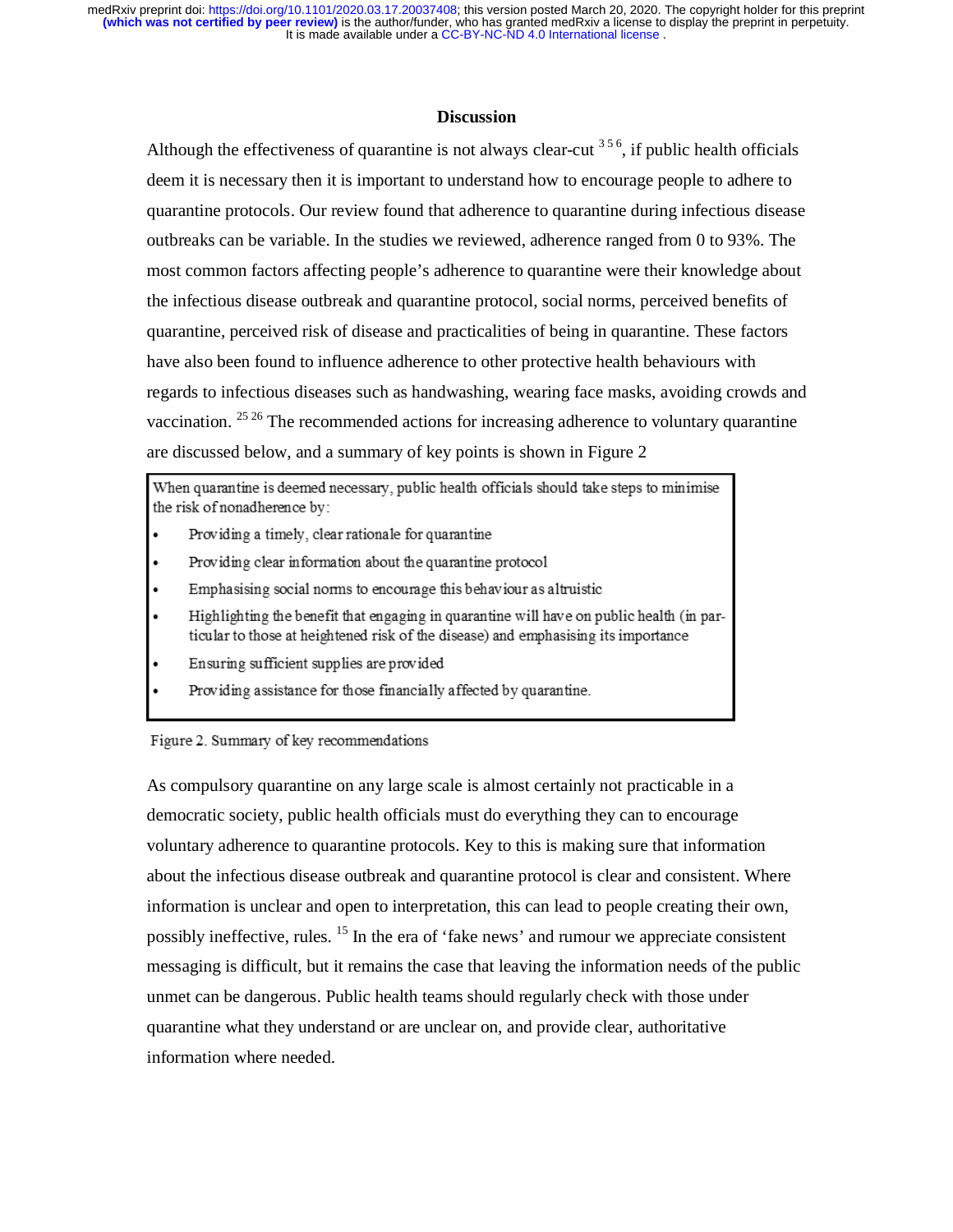It is also important to reinforce social norms and moral values around quarantine. These are recognised determinants of behaviour.  $^{27}$  Many participants included in our reviewed studies reported social pressure from others to comply,  $^{20}$  not wanting to be seen going against the collective commitment to protect against the outbreak,  $\frac{19}{2}$  and feeling quarantine was their 'civic duty'.<sup>2021</sup> Emphasising the altruistic nature of engaging in quarantine may help promote these beliefs.

It is likely, however, that appeals to altruism would be quickly undermined if practical or logistical problems began to appear. Fear of losing income, running out of supplies, lack of staff and related issues must be anticipated and prevented. <sup>18 21 22 24</sup> Care must also be taken to monitor, and intervene in, emerging social norms that may not support quarantine, for example rumours of others breaking quarantine without apparent detrimental effect. <sup>1528</sup> At the same time the public need to be assured why quarantine is necessary (focussing on the perceived risks of the disease  $13 \frac{14 \frac{18 \cdot 20}{23 \cdot 29}}{24}$  and that it is important for everyone affected to engage with it. As with other health behaviours,  $3031$  as perceptions of the benefit of quarantine increase, so too should adherence. 13 17 21

## **Strengths and limitations**

Given the rapid and evolving nature of the coronavirus outbreak and the need for guidance to support quarantine efforts, this rapid review was limited to peer-reviewed publications of primary data without searching grey literature and did not include a formal quality assessment of included studies. As such it important to note the review is not exhaustive and may have missed key articles in the search results and relevant articles may have been excluded as they were published in languages other than English, Italian and French. In addition, readers should read our interpretations of the evidence with caution as the quality of the studies is not known. We did, however, search reference lists to identify papers that may not have been found in the initial search and engaged multiple members of the team in the screening process to improve methodological rigour.

Our recommendations are primarily based on results from studies of small groups of people in home quarantine due to a small selection of infectious disease outbreaks in a limited number of countries. Whilst we anticipate that many of the risk factors for adherence would likely be similar for larger quarantine approaches, such as for whole towns or cities, and for other types of infectious disease outbreaks, there are also likely to be differences in such situations that mean the recommendations presented in this paper should only be applied to

14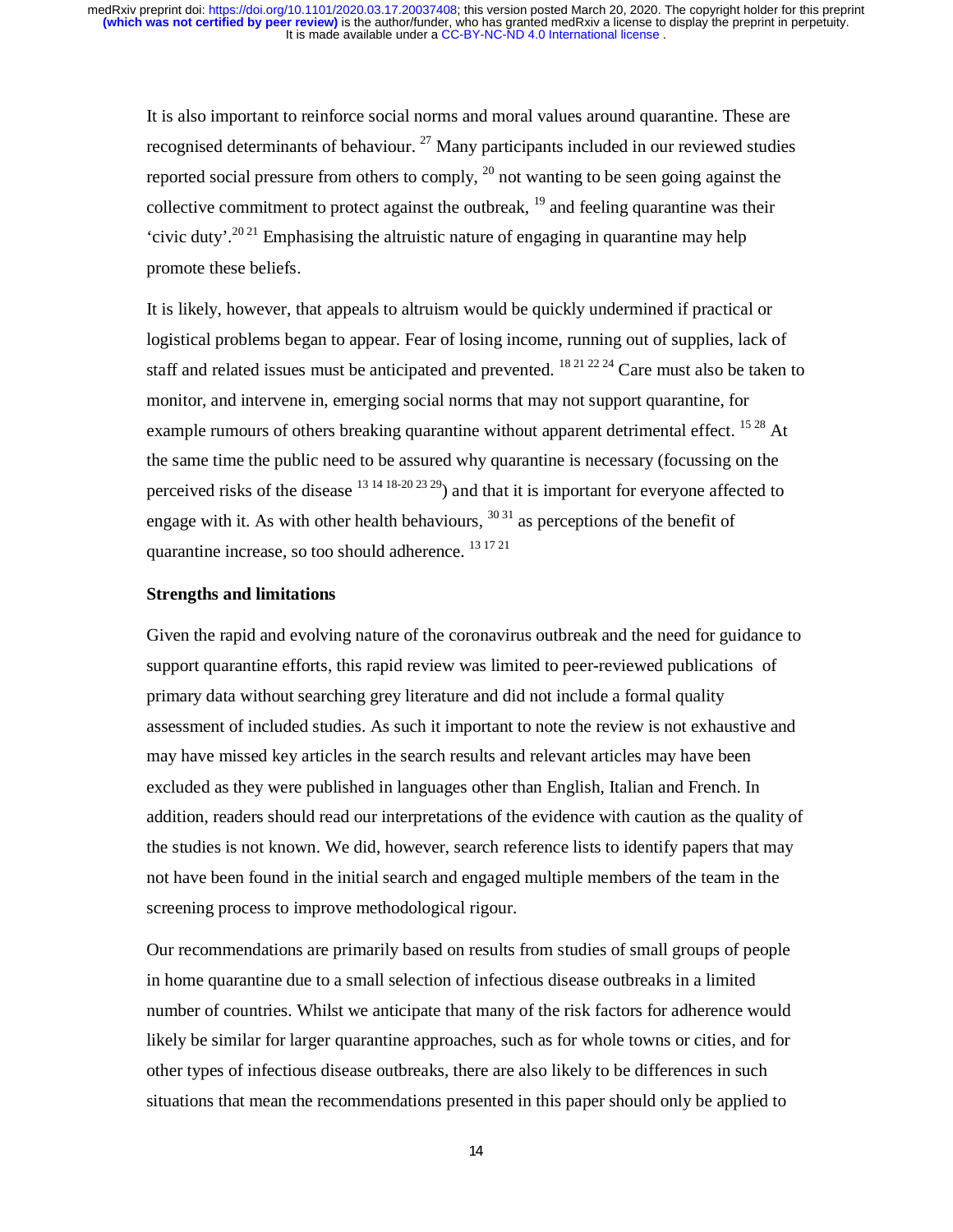such situations cautiously. However, while this review cannot provide recommendations that will encourage adherence in every future quarantined population, the lessons from our review may be a good starting point for those considering these situations.

# **Conclusion**

People vary in their adherence to quarantine during infectious disease outbreaks. Adherence depends on the psychological and practical factors associated with infectious disease outbreaks and quarantine. When quarantine is deemed necessary, public health officials should take should steps to minimise the risk of non-adherence by providing a timely, clear rationale for quarantine and information about protocols; emphasising social norms to encourage this altruistic behaviour; increasing the perceived benefit that engaging in quarantine will have on public health (in particular to those at heightened risk of the disease); and ensuring sufficient supplies are provided.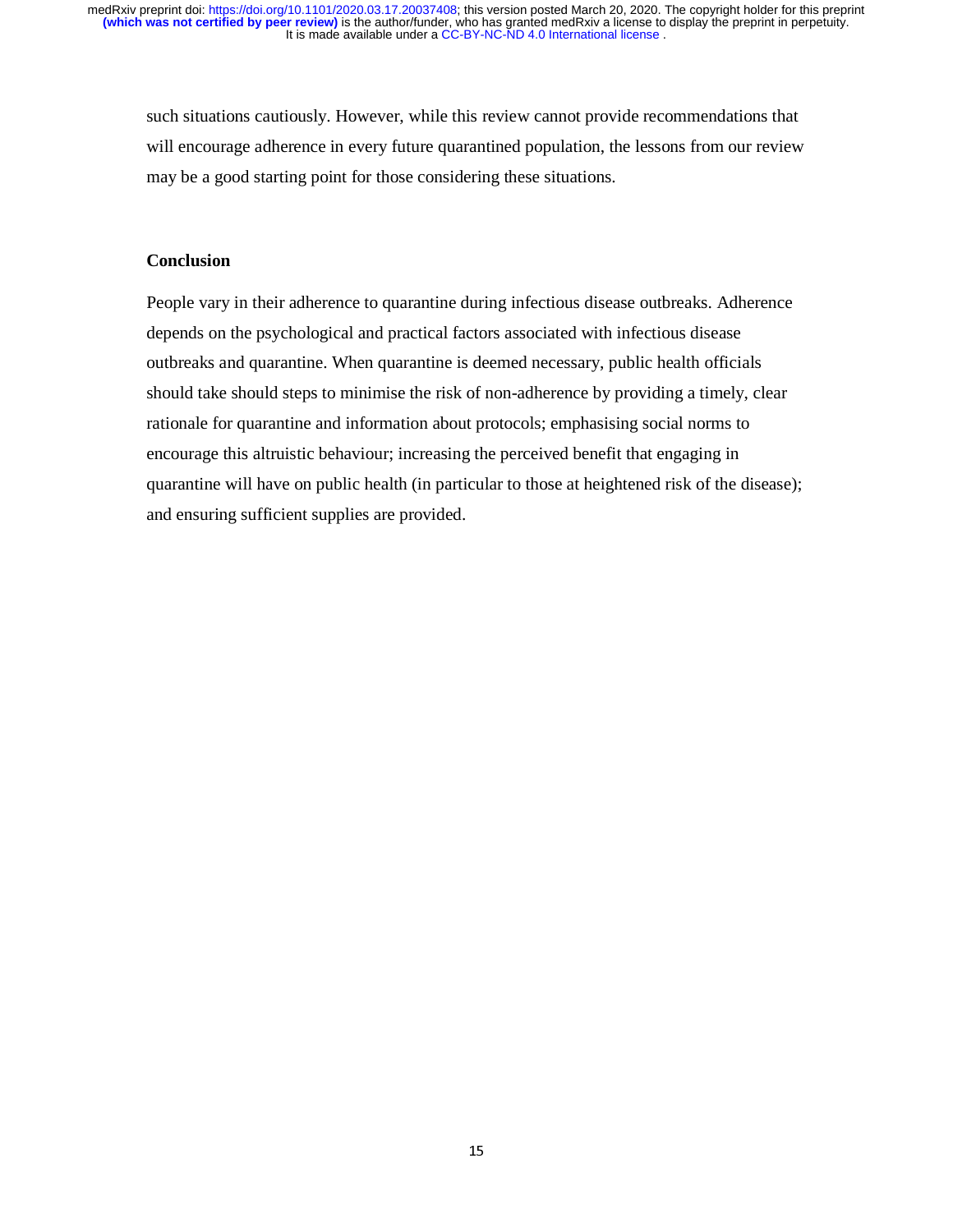#### References

- 
- 1. Centers for Disease Control and Prevention. Quarantine and isolation 2017 [Available from:<br>https://www.cdc.gov/quarantine/index.html.<br>2. Manuell ME, Cukor J. Mother Nature versus human nature: public compliance with eva י<br>1<br>גן https://www.cdc.gov/quarantine/index.html.<br>
2. Manuell ME, Cukor J. Mother Nature versus human nature: public compliance with evacuational quarantine. *Disasters* 2011;35(2):417-42. doi: 10.1111/j.1467-7717.2010.01219.x<br>
[ matrical ME, Cukor J. Mother Nature versus human<br>and quarantine. *Disasters* 2011;35(2):417-42.<br>[published Online First: 2010/11/16]<br>as R. Severe acute respiratory syndrome: Did infectious diseases & medical microbiology 2 and quarantine. *Disasters* 2011;35(2):417-42. doi: 10.1111/j.1467-7717.2010.01219.x<br>
[published Online First: 2010/11/16]<br>
3. Schabas R. Severe acute respiratory syndrome: Did quarantine help? The Canadian journal of<br> *i*
- 
- and quarantine. *Disasters 2011;35(2):417-42. doi: 10.1111/j.1467-7717.2010.01213.x*<br>[published Online First: 2010/11/16]<br>as R. Severe acute respiratory syndrome: Did quarantine help? *The Canadian journal cinfectious dise*
- as R. Severe acute respiratory syndro<br>infectious diseases & medical microbi<br>GJ, Wessely S. The psychological effe<br>10.1136/bmj.m313<br>berger M. Better Prepare Than React<br>Spanish Flu Epidemic. Am J Public Hea infectious diseases & medical microbiology 2004;15(4):204-04. doi: 10.1155/2004/521892<br>
4. Rubin GJ, Wessely S. The psychological effects of quarantining a city. *BMJ* 2020;368:m313. doi:<br>
10.1136/bmj.m313<br>
5. Greenberger infectious diseases & medical microbiology 2004;15(4):204-04. doi: 10.1155/2004/521892<br>
GJ, Wessely S. The psychological effects of quarantining a city. *BMJ* 2020;368:m313. doi:<br>
10.1136/bmj.m313<br>
Iberger M. Better Prepar 4. Rubin GJ, Wessely S. The psychological effects of quarantining a city. BMJ 2020,508:m313. doi:<br>
10.1136/bmj.m313<br>
5. Greenberger M. Better Prepare Than React: Reordering Public Health Priorities 100 Years After<br>
Spanish
- **There M. Better Property M. Better Property Spanish Flu Epidemi<br>10.2105/AJPH.2018<br>mon CM, Upshur RE<br>Public Health 2007;<br>Online First: 04/05]** Spanish Flu Epidemic. Am J Public Health 2018;108(11):1465-68. doi:<br>
10.2105/AJPH.2018.304682 [published Online First: 09/25]<br>
6. Bensimon CM, Upshur REG. Evidence and effectiveness in decision making for quarantine. Am J<br> Spanish Flu Epidemic: Am J Public Health 2016,108(11):1405-06: doi:<br>10.2105/AJPH.2018.304682 [published Online First: 09/25]<br>mon CM, Upshur REG. Evidence and effectiveness in decisionmaking<br>Public Health 2007;97 Suppl 1(Su mon CM, Upshur REG. Evidence and effectiveness in decisio<br>
Public Health 2007;97 Suppl 1(Suppl 1):S44-S48. doi: 10.21C<br>
Online First: 04/05]<br>
on RJ, DesRoches CM, Cetron MS, et al. Attitudes Toward TH<br>
Health Emergency In
- Fublic Health 2007;97 Suppl 1(Suppl 1):S44-S48. doi: 10.2105/AJPH.2005.077305 [publish-<br>
Online First: 04/05]<br>
7. Blendon RJ, DesRoches CM, Cetron MS, et al. Attitudes Toward The Use Of Quarantine In A Pub-<br>
Health Emergen Public Health 2007;37 Suppl 1(Suppl 1):S44-S48. doi: 10.2105/AJPH.2005.077305 [published<br>Online First: 04/05]<br>on RJ, DesRoches CM, Cetron MS, et al. Attitudes Toward The Use Of Quarantine In A Public<br>Health Emergency In Fo on RJ, DesRoches CM<br>Health Emergency II<br>10.1377/hlthaff.25.v<br>sch D, Koenig KL, Shi<br>*Disaster medicine an*<br>https://dx.doi.org/1
- Fraction Realth Affairs 2006;25(Supplement 1):W15-W25. doi:<br>
10.1377/hlthaff.25.w15<br>
8. Barbisch D, Koenig KL, Shih F-Y. Is There a Case for Quarantine? Perspectives from SARS to Ebola.<br>
Disaster medicine and public health Health Emergency Infour Countries. Health Affairs 2000,25(Supplement 1):W15-W25: doi:<br>10.1377/hlthaff.25.w15<br>sch D, Koenig KL, Shih F-Y. Is There a Case for Quarantine? Perspectives from SARS to Ebola.<br>Disaster medicine an Sch D, Koenig KL, Shih F-1<br>Disaster medicine and putters://dx.doi.org/10.10<br>Is SK, Webster RK, Smith<br>It: Rapid review of the evental Health Organization. F
- 8. Brooks SK, Webster RK, Smith LE, et al. The psychological impact of quarantine and how to reduce<br>8. Brooks SK, Webster RK, Smith LE, et al. The psychological impact of quarantine and how to reduce<br>10. World Health Organ
- Disaster medicine and public health preparedness 2015;9(5):547-55. doi:<br>https://dx.doi.org/10.1017/dmp.2015.38<br>is SK, Webster RK, Smith LE, et al. The psychological impact of quarantine<br>it: Rapid review of the evidence. *L* is SK, Webster RK, Smith LE, et al. The psycht:<br>it: Rapid review of the evidence. *Lancet* 20<br>Id Health Organization. Rapid reviews to s<br>guide. https://www.who.int/alliance-hpsr<br>2017 [Available from: https://www.who.in<br>rev 9. Brooks Stephen Rapid review of the evidence. *Lancet* 2020 doi: 10.1016/S0140-6736(20)30460-8<br>
9. Brooks Stephen Rapid reviews to strengthen health policy and systems: a practical<br>
guide. https://www.who.int/alliance-hp it: Rapid review of the evidence. *Lancet 2020* doi: 10.1016/30140-6736(20)30460-8<br>Id Health Organization. Rapid reviews to strengthen health policy and systems: a praguide. https://www.who.int/alliance-hpsr/resources/publ 11. Kavanagh AM, Mason KE, Bentley RJ, et al. Leave entitlements, time off work and the householications/rapid-<br>
11. Kavanagh AM, Mason KE, Bentley RJ, et al. Leave entitlements, time off work and the householinancial impa
- 2017 [Available from: https://www.who.int/alliance-hpsr/resources/publications/rapid-<br>review-guide/en/.<br>inagh AM, Mason KE, Bentley RJ, et al. Leave entitlements, time off work and the househol<br>financial impacts of quarant
- acparencies and encretainplance-in-quarancies-inteasures-implications for outbreak<br>modeling and enver conceiture from al of mublic hoalth memorgement and manations JBUM inagh AM, Mason K<br>financial impacts of<br>financial impacts of<br>diseases 2012;12:3<br>en K, Faensen D, Kr<br>departments and t<br>modeling and surg<br>2006:42(2):242.7 11. Antanagh AM, Massach Am, Massach Am, Massach Am, Massach AM, Massach AMC infectious<br>
diseases 2012;12:311. doi: https://dx.doi.org/10.1186/1471-2334-12-311<br>
12. Porten K, Faensen D, Krause G. SARS outbreak in Germany 2 diseases 2012;12:311. doi: https://dx.doi.org/10.1186/1471-2334-12-311<br>en K, Faensen D, Krause G. SARS outbreak in Germany 2003: workload of local health<br>departments and their compliance in quarantine measures--implication diseases 2012,12:311. doi: <u>Integral Actions, 10.1186/1471-2334-12-311</u><br>en K, Faensen D, Krause G. SARS outbreak in Germany 2003: workload of lice<br>departments and their compliance in quarantine measures--implications f<br>mod 12. Porten K, Faensen D, Krause G. SARS outbreak in Germany 2003: workload of local health<br>departments and their compliance in quarantine measures--implications for outbreak<br>modeling and surge capacity? *Journal of public*
- modeling and surge capacity? Journal of public health management and practice : JPHI<br>2006;12(3):242-7.<br>I FA, Cortese MM, Curns AT, et al. Isolation compliance among university students duri<br>mumps outbreak, Kansas 2006. *Ep* modeling and surge capacity? Journal of public health management and practice : J. HMM<br>2006;12(3):242-7.<br>I FA, Cortese MM, Curns AT, et al. Isolation compliance among university students during<br>mumps outbreak, Kansas 2006. 1 FA, Cortese MM,<br>mumps outbreak,<br>https://dx.doi.org/<br>nolds DL, Garay JR,<br>of the SARS quarar<br>nnack-Mayer A, Toc
- 
- mumps outbreak, Kansas 2006. *Epidemiology and infection* 2009;137(1):30-7. doi:<br>
https://dx.doi.org/10.1017/S0950268808000629<br>
14. Reynolds DL, Garay JR, Deamond SL, et al. Understanding, compliance and psychological impa mumps outbreak, Kansas 2000. *Epidemiology and infection* 2009;157(1):30-7. doi:<br>https://dx.doi.org/10.1017/S0950268808000629<br>iolds DL, Garay JR, Deamond SL, et al. Understanding, compliance and psychologica<br>of the SARS qu holds DL, Garay JR, Deamond SL, et al. Understand<br>of the SARS quarantine experience. *Epidemiology*<br>mack-Mayer A, Tooher R, Collins JE, et al. Underst<br>school closures during the H1N1 2009 influenza p<br>doi: https://dx.doi.or 14. Braunack-Mayer A, Tooher R, Collins JE, et al. Understanding the school community's response t<br>
14. Braunack-Mayer A, Tooher R, Collins JE, et al. Understanding the school community's response t<br>
14. School closures d
- of the SARS quarantine experience. Epidemiology and injection 2000,130(7):997-1007.<br>nack-Mayer A, Tooher R, Collins JE, et al. Understanding the school community's respo<br>school closures during the H1N1 2009 influenza pande 15. Braunack-Mayer A, Tooher R, Collins JE, et al. Understanding the school community's response to<br>school closures during the H1N1 2009 influenza pandemic. *BMC public health* 2013;13:344.<br>doi: https://dx.doi.org/10.1186 school closures during the H1N1 2009 inhuenza pandemic. *BMC public health* 2013;13:344.<br>doi: https://dx.doi.org/10.1186/1471-2458-13-344.<br>inagh AM, Bentley RJ, Mason KE, et al. Sources, perceived usefulness and understand magh AM, Bentley RJ, Mason KE, et al. Sources, perinformation disseminated to families who entered hypotemic in Victoria, Australia: a cross-sectional studio: https://dx.doi.org/10.1186/1471-2334-11-2<br>o G, Duncombe J, Jeph 16. Antanagh Am, 19. Kavadia, 19. Kavadia Am, 19. Kavadia American American American Am, 19. And information disseminated to families who entered home quarantine during the H1N1 pandemic in Victoria, Australia: a cross-sec pandemic in Victoria, Australia: a cross-sectional study. *BMC infectious diseases* 2011;<br>doi: <u>https://dx.doi.org/10.1186/1471-2334-11-2</u><br>o G, Duncombe J, Jephcott F, et al. The factors affecting household transmission dy
- pandemic in Victoria, Australia: a cross-sectional study. BMC infectious diseases 2011,11:2.<br>doi: https://dx.doi.org/10.1186/1471-2334-11-2<br>o G, Duncombe J, Jephcott F, et al. The factors affecting household transmission d do G, Duncombe J, Jephcott F, et al. The factors after<br>and community compliance with Ebola control m<br>16 and community compliance with Ebola control measures: a mixed-methods study in a rural<br>16 and community complements with Ebola control measures: a mixed-methods study in a rural<br>a mixed-method study in a rural control measures: a mixed-method study in a rural control measure of the study<br>in a rural control meas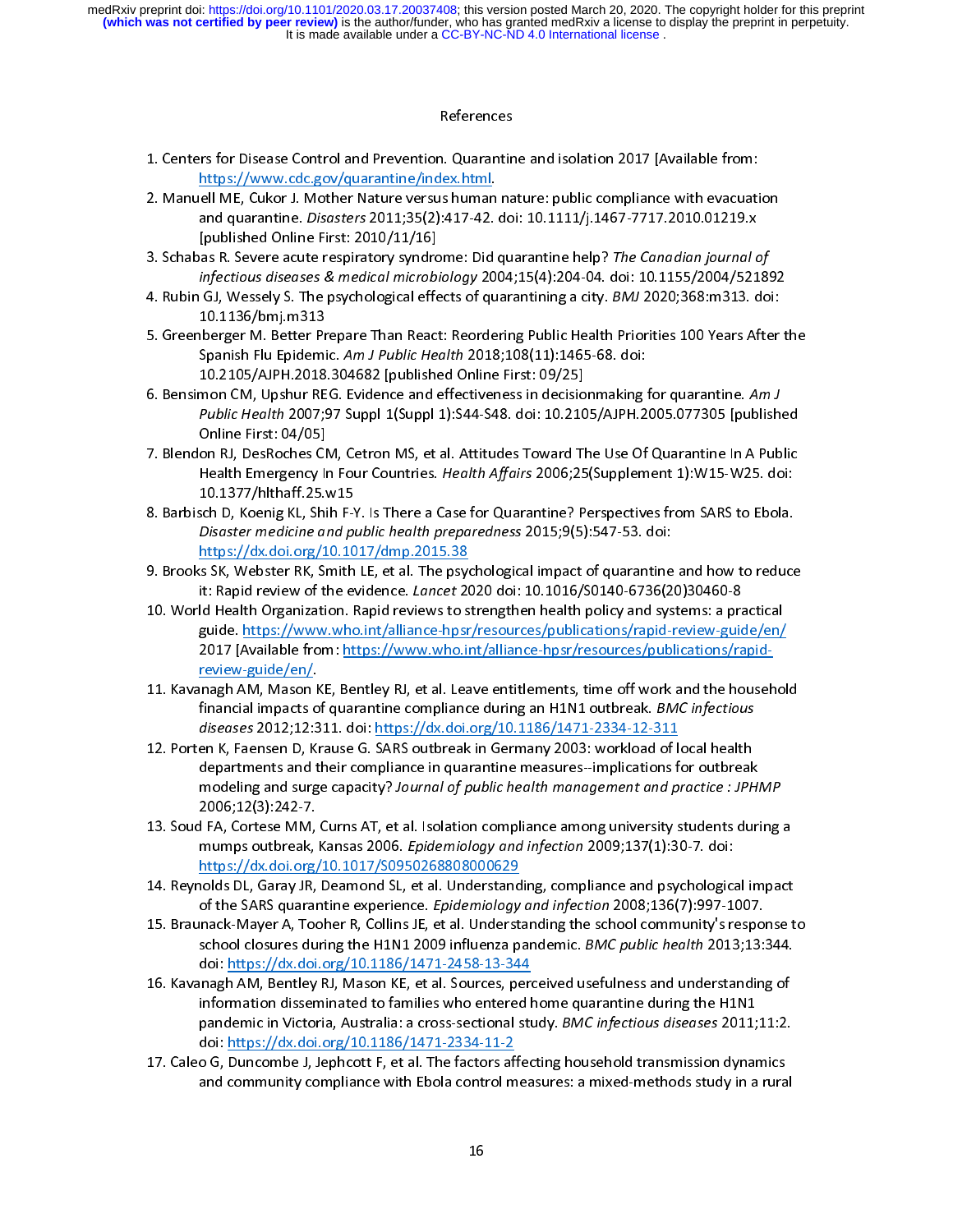- village in Sierra Leone. *BMC public health* 2010,10(1):248. doi.<br>https://dx.doi.org/10.1186/s12889-018-5158-6<br>C-C, Chen T, Chang M, et al. Confidence in controlling a SARS o<br>health nurses in managing home quarantine measu
- C-C, Chen T, Chang M, et al. Confidence in contr<br>health nurses in managing home quarantine me<br>*infection control* 2006;34(4):176-81.<br>claux A, Badji D, Ndione AG, et al. Accepted mon<br>contacts' perceptions in Senegal. *Socia* 18. https://dx.doi.org/10.1016/j.socscimed.2017.02.009<br>
20. Cava MA, Fay KE, Beanlands HJ, et al. Risk perception and compliance with quarantine?<br>
20. Cava MA, Fay KE, Beanlands HJ, et al. Risk perception and compliance wi infection control 2006;34(4):176-81.<br>
Ilaux A, Badji D, Ndione AG, et al. Accepted monitoring or endured quarantine? Ebola<br>
contacts' perceptions in Senegal. Social science & medicine (1982) 2017;178:38-45. do<br>
https://dx. infection control 2000, 34(4):176-81.<br>
Ilaux A, Badji D, Ndione AG, et al. Acc<br>
contacts' perceptions in Senegal. Soc<br>
https://dx.doi.org/10.1016/j.socscim<br>
MA, Fay KE, Beanlands HJ, et al. Risk<br>
SARS outbreak. Journal of
- 19. Described monitors in Senegal. Social science & medicine (1982) 2017;178:38-45. doi:<br>
https://dx.doi.org/10.1016/j.socscimed.2017.02.009<br>
20. Cava MA, Fay KE, Beanlands HJ, et al. Risk perception and compliance with qu
- MA, Fay KE, Beanlands HJ, et al. Risk perception and<br>SARS outbreak. Journal of nursing scholarship : an off<br>International Honor Society of Nursing 2005;37(4):34:<br>ovanni C, Conley J, Chiu D, et al. Factors influencing co<br>d 20. Teh B, Olsen K, Black J, et al. Impact of swine influenza and quarantine measures on patients and havenly and complete 2003 SARS outbreak. Biosecurity and bioterrorism : biodefense strategy, practice,<br>20. Teh B, Olsen SARS outbreak: Journal of nursing scholarship : an official publication of Jigma Theta Tau<br>International Honor Society of Nursing 2005;37(4):343-7.<br>ovanni C, Conley J, Chiu D, et al. Factors influencing compliance with qua International Honor Society of Nursing 2005;37(4):343-7.<br>
International Honor Society of Nursing 2005;37(4):343-7.<br>
International Science 2004;2(4):265-72.<br>
B, Olsen K, Black J, et al. Impact of swine influenza and qu<br>
hou
- during the 2003 SARS outbreak. *Biosecurity and bioterrorism : biodefense strategy, practice,*<br> *and science* 2004;2(4):265-72.<br>
22. Teh B, Olsen K, Black J, et al. Impact of swine influenza and quarantine measures on pati and science 2004;2(4):265-72.<br>
B, Olsen K, Black J, et al. Impact of swine influenza and quarantine measures on patients and<br>
households during the H1N1/09 pandemic. Scandinavian journal of infectious diseases<br>
2012;44(4):
- households during the H1N1/09 pandemic. *Scandinavian journal of infectious diseases*<br>2012;44(4):289-96. doi: <u>https://dx.doi.org/10.3109/00365548.2011.631572</u><br>ernon J, Mason K, Petrony S, et al. Recommendations for and co 22. Teh B, Olsen K, Black J, Olsen K, Black J, Carstonian D, D. Scandinavian in the and of infectious diseases<br>2012;44(4):289-96. doi: https://dx.doi.org/10.3109/00365548.2011.631572<br>23. McVernon J, Mason K, Petrony S, et households during the H1N1/09 pandemic. Scandinavian journal of infectious diseases<br>2012;44(4):289-96. doi: https://dx.doi.org/10.3109/00365548.2011.631572<br>ernon J, Mason K, Petrony S, et al. Recommendations for and compli ernon J, Mason K, Petrony S, et al. Recommendations for and compliance wi<br>restrictions during implementation of school closures in the early phase of the<br>(H1N1) 2009 outbreak in Melbourne, Australia. *BMC infectious diseas* restrictions during implementation of school closures in the early phase of the influer<br>
(H1N1) 2009 outbreak in Melbourne, Australia. *BMC infectious diseases* 2011;11:257.<br>
<u>https://dx.doi.org/10.1186/1471-2334-11-257</u><br>
- (H1N1) 2009 outbreak in Melbourne, Australia. *BMC infectious diseases* 2011;11:257. doi:<br>
https://dx.doi.org/10.1186/1471-2334-11-257<br>
ecchia U, Crestani R, Decroo T, et al. Social Consequences of Ebola Containment Measu (H1N1) 2009 outbreak in Menbourne, Australia. BMC impetrious diseases 2011,11:257. doi:<br>https://dx.doi.org/10.1186/1471-2334-11-257<br>ecchia U, Crestani R, Decroo T, et al. Social Consequences of Ebola Containment Measures i
- Liberia. *PloS one* 2015;10(12):e0143036. doi:<br>https://dx.doi.org/10.1371/journal.pone.0143036<br>25. Bish A, Michie S. Demographic and attitudinal determinants of protective behaviours during a<br>pandemic: A review. *British J* Liberia. PloS one 2015;10(12):e0143036. doi:<br>
https://dx.doi.org/10.1371/journal.pone.0143036<br>
25. Bish A, Michie S. Demographic and attitudinal determinants of protective behaviours during a<br>
pandemic: A review. *British* Liberia. *Pros one 2015;10(12):00143030: doi:*<br>https://dx.doi.org/10.1371/journal.pone.014.<br>A, Michie S. Demographic and attitudinal det<br>pandemic: A review. *British Journal of Health*<br>10.1348/135910710X485826<br>h LE, Amlot A, Michie S. Demographic and attitudinal determinoutions.<br>
pandemic: A review. *British Journal of Health Psych*<br>
10.1348/135910710X485826<br>
h LE, Amlot R, Weinman J, et al. A systematic revie<br>
young children. *Vaccine* 201
- pandemic: A review. *British Journal of Health Psychology* 2010;15(4):797-824. doi:<br>
10.1348/135910710X485826<br>
26. Smith LE, Amlot R, Weinman J, et al. A systematic review of factors affecting vaccine uptake in<br>
young chil pandemic: A review: British Journal of Health Psychology 2010;15(4):797-024. doi:<br>10.1348/135910710X485826<br>h LE, Amlot R, Weinman J, et al. A systematic review of factors affecting vaccine up<br>young children. *Vaccine* 2017 h LE, Amlot R, Weinman J, et a<br>young children. *Vaccine* 2017;<br>Online First: 2017/10/05]<br>nolds KJ, Subašić E, Tindall K. T<br>Ingroup Focus. *Social and Pers*<br>10.1111/spc3.12155
- 26. Simith Le, Caption 1914, Smith Letter American Conduct Present Conduct Press.<br>27. Reynolds KJ, Subašić E, Tindall K. The Problem of Behaviour Change: From Social Norms to an<br>27. Reynolds KJ, Subašić E, Tindall K. The P Online First: 2017/10/05]<br>27. Reynolds KJ, Subašić E, Tindall K. The Problem of Behaviour Change: From Social Norms to an<br>1ngroup Focus. Social and Personality Psychology Compass 2015;9(1):45-56. doi:<br>10.1111/spc3.12155<br>28 **Online First: 2017**<br> **Online First: 2018**<br> **Ingroup Focus. Social and<br>
10.1111/spc3.12155**<br> **Institute First: 2018**<br> **CP, Fischhoff B, Lichtenste<br>
Water Resources Planning** Ingroup Focus. Social and Personality Psychology Compass 2015;9(1):45-56. doi:<br>
10.1111/spc3.12155<br>
28. Turner RH, Killian LM. Collective behavior. Englewood Cliffs, N.J.: Prentice-Hall 1957.<br>
29. Slovic P, Fischhoff B, Li
- 
- 
- Ingroup Focus. Social and Personality Psychology Compass 2015;5(1):45-56. doi:<br>10.1111/spc3.12155<br>er RH, Killian LM. Collective behavior. Englewood Cliffs, N.J.: Prentice-Hall 1957.<br>c P, Fischhoff B, Lichtenstein S. Rating er RH, Killian LM. Col<br>c P, Fischhoff B, Licht<br>Water Resources Plan<br>ers RW, Prentice-Dun<br>research 1: Personal<br>enstock IM. The Healt 29. Slovic P, Fischhoff B, Lichtenstein S. Rating the Risks. In: Haimes YY, ed. Risk/Benefit A<br>Water Resources Planning and Management. Boston, MA: Springer US 1981:193<br>30. Rogers RW, Prentice-Dunn S. Protection motivation 2022. Water Resources Planning and Management. Boston, MA: Springer US 1981:193-217.<br>
20. Rogers RW, Prentice-Dunn S. Protection motivation theory. Handbook of health behavior<br>
research 1: Personal and social determinants. ers RW, Prentice-Dunn S. Protection motivation theory. Handbook of health behavior<br>research 1: Personal and social determinants. New York, NY, US: Plenum Press 1997:1:<br>Instock IM. The Health Belief Model and Preventive Hea
- research 1: Personal and social determinants. New York, NY, US: Plenum Press 1997:1<br>31. Rosenstock IM. The Health Belief Model and Preventive Health Behavior. *Health Educatio*<br>Monographs 1974;2(4):354-86. doi: 10.1177/109 research III. The Health Belief Model and Preventive Health Behavior. *Health Education*<br>Instock IM. The Health Belief Model and Preventive Health Behavior. *Health Education*<br>Monographs 1974;2(4):354-86. doi: 10.1177/1090 31. Rosenstock IMI. The Health Belief Model and Preventive Health Behavior. Health Education<br>Monographs 1974;2(4):354-86. doi: 10.1177/109019817400200405 Monographs 1974;2(4):354-86. doi: 10.1177/109019817400200405